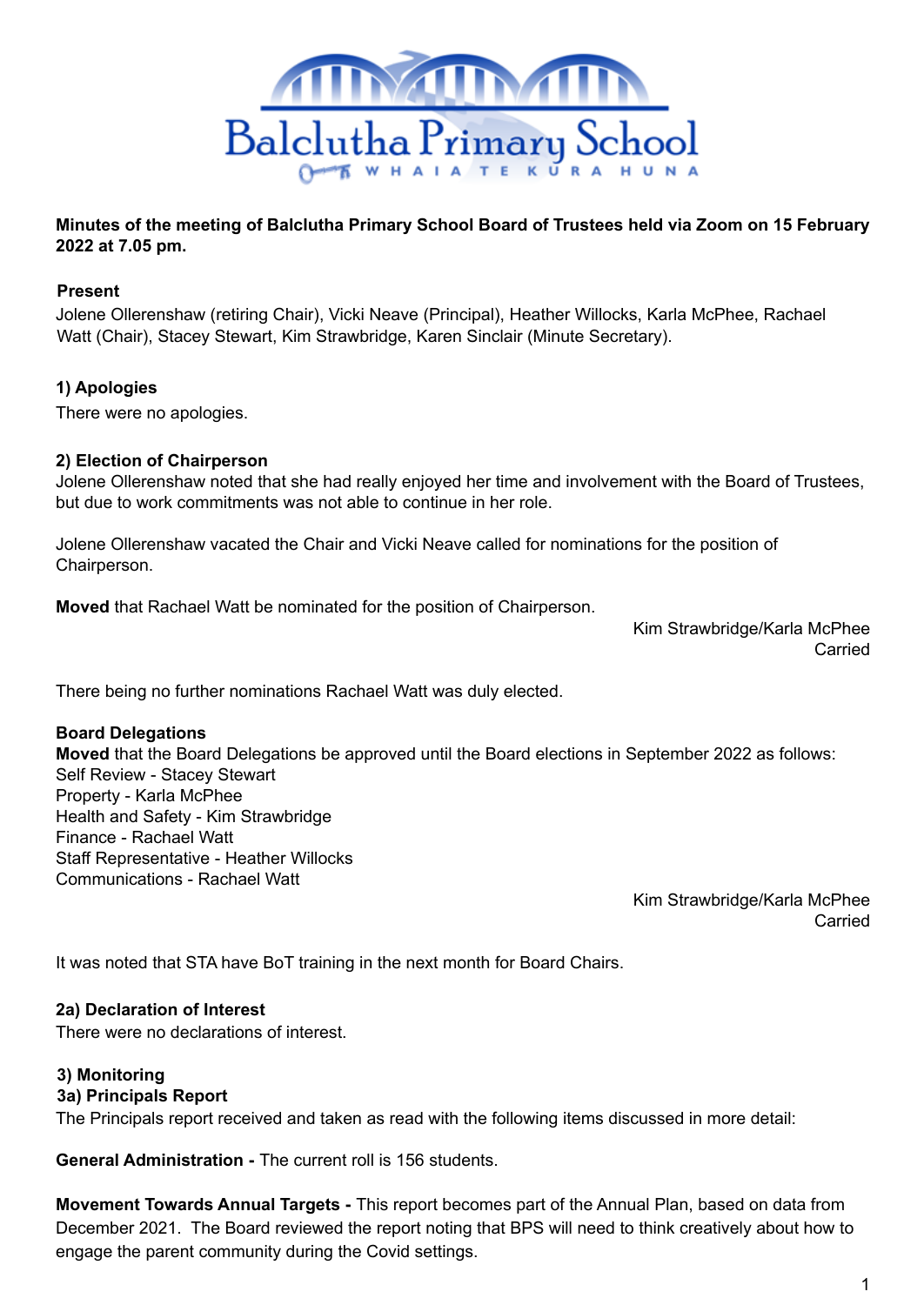**Moved** to adopt the Strategic Plan and Annual School Improvement Plan for 2022.

Vicki Neave/Rachael Watt Carried

**Movement Towards Strategic Goals** - BPS have now been accepted into the ALiM programme, and have funding to support the programme for 2022.

# **Employment and Personnel** -

Sports Activator - Another school has withdrawn from the sports activator programme. BPS can join this at a cost of \$20 per student for the year. This is good support for the teaching staff. The Board agreed Vicki could follow up on this.

Religious Instruction - As per the MOE requirements, all students will need to 'opt in' if they wish to participate. All instructors will need to be double vaccinated, and each class needs to be kept separate. Last year approximately half the students opted out of this programme.

**Moved** to pause the Religious Instruction programme at BPS and reassess at a later date.

Vicki Neave/Heather Willocks Carried

## **3c) Finance Report**

The Finance Report was tabled and taken as read with the following noted:

- There is a new reporting format.
- Banked staffing is to be used by the end of February 2022, to end the year with a balance close to \$0.
- There was a good end of year surplus result last year.
- The draft 2022 budget shows a big improvement on the previous year.

**Moved** to accept the draft 2022 budget.

Rachael Watt Carried

**Moved** that the Finance Report be received.

Rachael Watt Carried

### **3d) Self Review Report**

The Self Review Report was tabled and taken as read with the following noted:

- A School docs meeting can be scheduled now the delegations are set.
- Heather reported that the staff are adopting mask wearing and the new routines. The first week was very hard but the collegial support was great.

**Moved** that the Self Review Report be received.

Karla McPhee/Kim Strawbridge Carried

### **3e) Health and Safety Report**

The Health and Safety Report was tabled and taken as read with the following noted:

- There have been 7 minor incidents.
- The playground committee meeting is to be planned, including Stacey, Vicki and Kim.
- The Covid response plan is at stage 1. Vicki outlined the different stages of the plan. RAT tests can be supplied by the MoE if needed. The school will endeavour to remain open for as long as possible. The health and safety of the staff and students is the most important consideration. The school will follow MoE directives as the situation evolves.